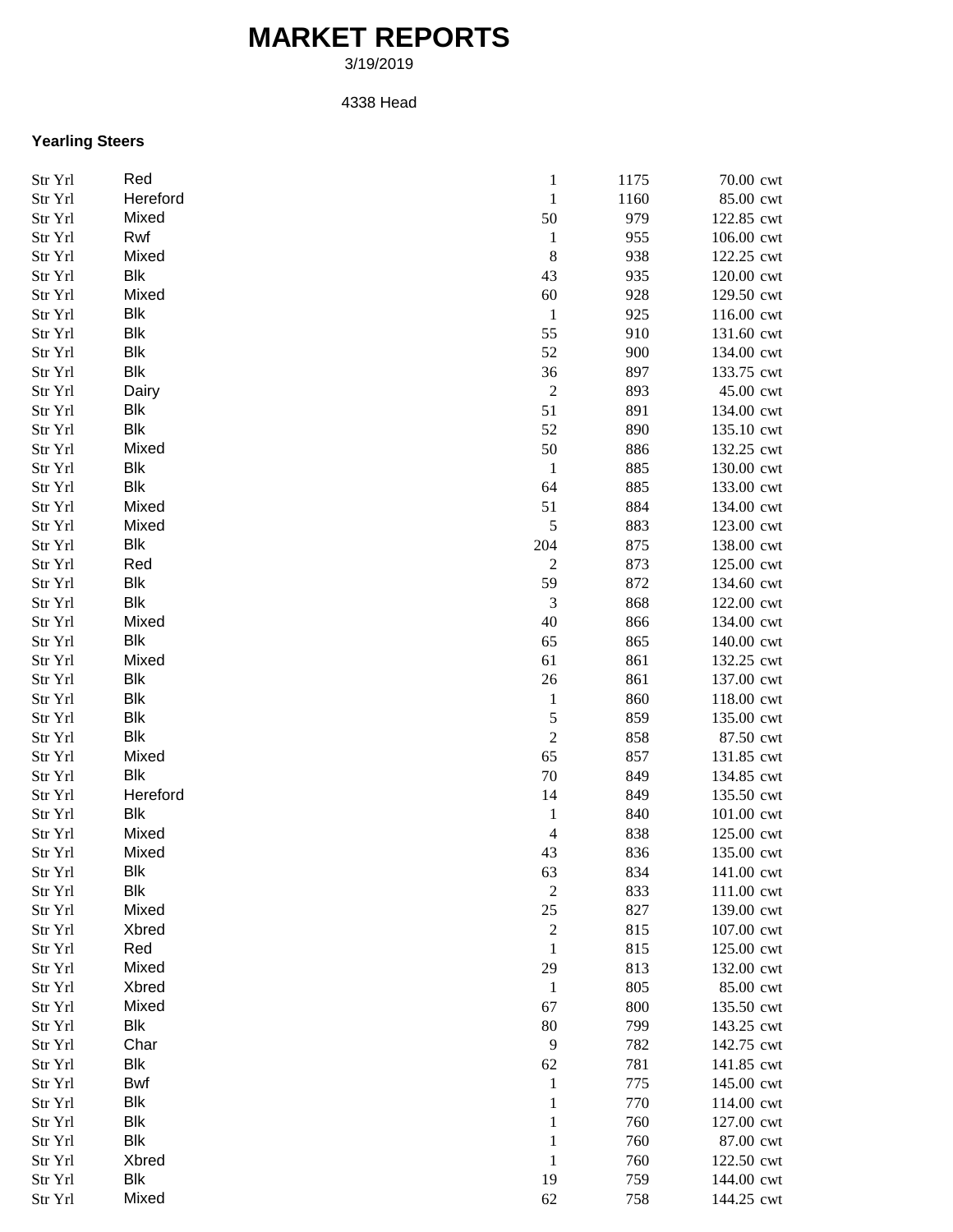| Str Yrl                 | <b>Blk</b> | $\mathbf{1}$            | 756  | 142.42 cwt |
|-------------------------|------------|-------------------------|------|------------|
| <b>Steer Calves</b>     |            |                         |      |            |
| Str Calf                | Bwf        | $\mathbf{1}$            | 710  | 151.00 cwt |
| Str Calf                | Blk        | $\overline{\mathbf{c}}$ | 650  | 153.00 cwt |
| Str Calf                | <b>Blk</b> | 5                       | 646  | 164.00 cwt |
| Str Calf                | Blk        | $\overline{\mathbf{c}}$ | 635  | 151.00 cwt |
| Str Calf                | Blk        | 3                       | 627  | 168.00 cwt |
|                         | Blk        | 5                       |      |            |
| Str Calf                |            |                         | 613  | 167.00 cwt |
| Str Calf                | Bwf        | $\,1\,$                 | 605  | 165.00 cwt |
| Str Calf                | Blk        | $\mathbf{1}$            | 580  | 167.00 cwt |
| Str Calf                | Mixed      | $\overline{7}$          | 561  | 172.00 cwt |
| Str Calf                | Red        | $\mathbf{1}$            | 560  | 61.00 cwt  |
| Str Calf                | Mixed      | 6                       | 548  | 174.00 cwt |
| Str Calf                | Mixed      | 5                       | 521  | 185.00 cwt |
| Str Calf                | Blk        | $\,1\,$                 | 520  | 183.00 cwt |
| Str Calf                | Blk        | $\mathbf{1}$            | 515  | 191.00 cwt |
| Str Calf                | Mixed      | 5                       | 491  | 175.00 cwt |
| Str Calf                | Red        | $\,1\,$                 | 490  | 175.00 cwt |
| Str Calf                | Blk        | 8                       | 471  | 188.00 cwt |
| Str Calf                | Mixed      | 5                       | 459  | 189.00 cwt |
| Str Calf                | Blk        | $\overline{c}$          | 455  | 191.00 cwt |
| Str Calf                | Mixed      | $\overline{4}$          | 446  | 192.00 cwt |
| Str Calf                | Blk        | $\mathbf 1$             | 445  | 165.00 cwt |
| Str Calf                | Blk        | $\,1\,$                 | 395  | 190.00 cwt |
| Str Calf                | Blk        | $\overline{\mathbf{c}}$ | 360  | 177.50 cwt |
| Str Calf                | Mixed      | $\overline{4}$          | 354  | 196.00 cwt |
| Str Calf                | Red        | $\mathbf{1}$            | 350  | 18.00 cwt  |
| Str Calf                | Rwf        | $\mathbf{1}$            | 350  | 192.50 cwt |
| Str Calf                | Blk        | 3                       | 258  | 197.00 cwt |
| <b>Yearling Heifers</b> |            |                         |      |            |
| Hfr Yrl                 | Blk        | $\mathbf{1}$            | 1005 | 75.00 cwt  |
| Hfr Yrl                 | Blk        | 26                      | 924  | 118.25 cwt |
| Hfr Yrl                 | Blk        | 4                       | 898  | 92.00 cwt  |
| Hfr Yrl                 | Red        | $\mathbf{1}$            | 875  | 105.00 cwt |
| Hfr Yrl                 | Char       | $\mathbf{1}$            | 870  | 86.00 cwt  |
| Hfr Yrl                 | Blk        | $\mathbf 1$             | 865  | 60.00 cwt  |
| Hfr Yrl                 | Blk        | 30                      | 845  | 125.85 cwt |
| Hfr Yrl                 | Mixed      | 80                      | 839  | 127.00 cwt |
| Hfr Yrl                 | Red        | $\mathbf{1}$            | 830  | 103.00 cwt |
| Hfr Yrl                 | Blk        | 6                       | 824  | 120.00 cwt |
| Hfr Yrl                 | Mixed      | 11                      | 820  | 122.00 cwt |
| Hfr Yrl                 | Xbred      | $\sqrt{2}$              | 800  | 90.00 cwt  |
| Hfr Yrl                 | Mixed      | 50                      | 794  | 129.10 cwt |
| Hfr Yrl                 | Blk        | 49                      | 792  | 129.35 cwt |
| Hfr Yrl                 | Xbred      | $\mathbf{1}$            | 790  | 77.50 cwt  |
| Hfr Yrl                 | Blk        | 12                      | 789  | 126.00 cwt |
| Hfr Yrl                 | Mixed      | 31                      | 782  | 129.10 cwt |
| Hfr Yrl                 | Red        | $\boldsymbol{2}$        | 780  | 126.00 cwt |
| Hfr Yrl                 | Blk        | $\mathbf 1$             | 775  | 115.00 cwt |
| Hfr Yrl                 | Blk        | $\mathbf{1}$            | 775  | 128.00 cwt |
| Hfr Yrl                 | Bwf        | $\,1\,$                 | 770  | 120.00 cwt |
| Hfr Yrl                 | Mixed      | 60                      | 766  | 128.50 cwt |
| Hfr Yrl                 | Mixed      | 22                      | 761  | 127.00 cwt |
| Hfr Yrl                 | <b>Blk</b> | $\mathbf{1}$            | 760  | 124.00 cwt |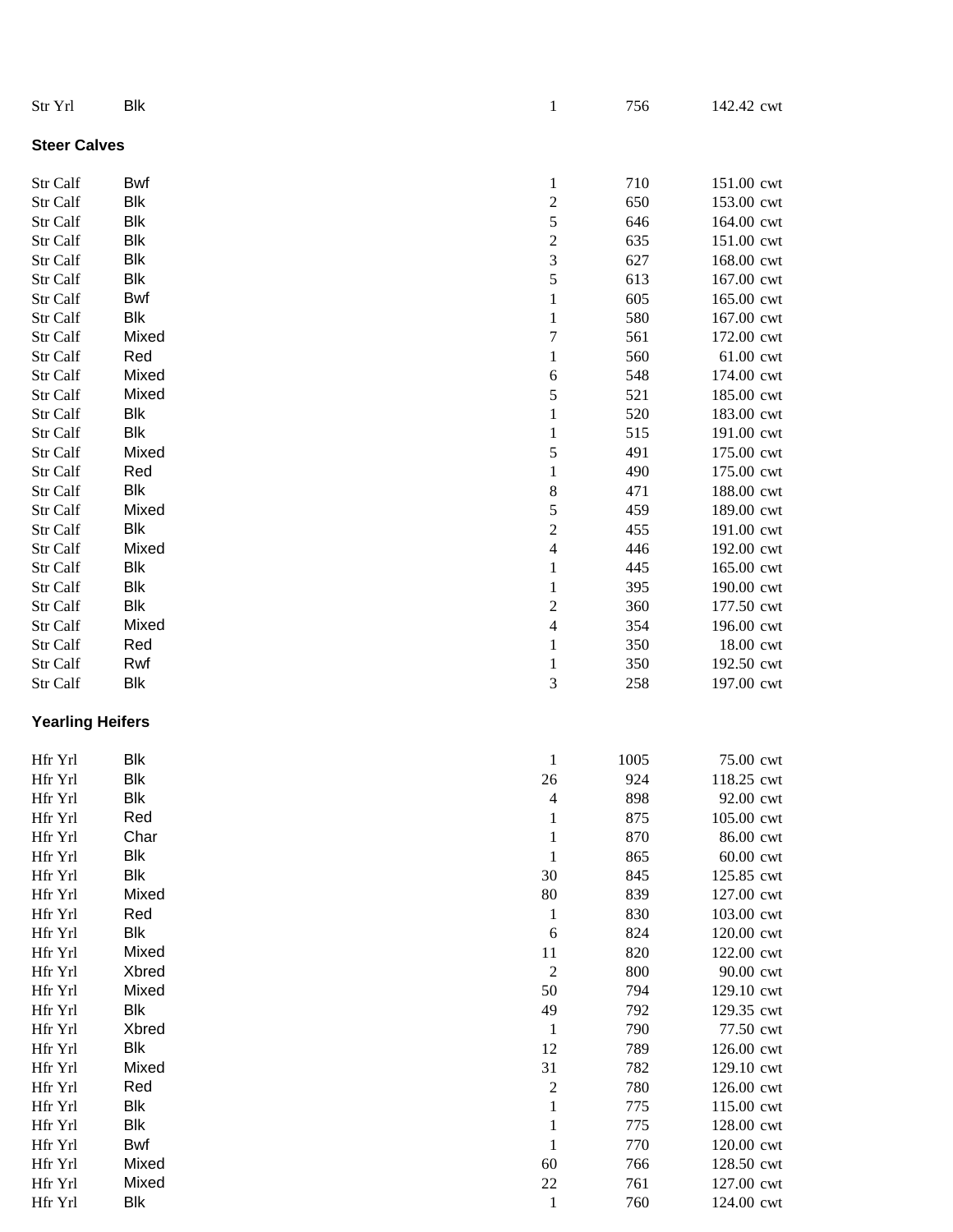| Hfr Yrl | Blk        | 4                           | 756 | 125.50 cwt |
|---------|------------|-----------------------------|-----|------------|
| Hfr Yrl | Rwf        | $\mathbf 1$                 | 754 | 130.50 cwt |
| Hfr Yrl | Blk        | 99                          | 754 | 130.50 cwt |
| Hfr Yrl | Mixed      | $\,$ $\,$                   | 748 | 128.50 cwt |
| Hfr Yrl | Red        | $\overline{4}$              | 748 | 130.00 cwt |
| Hfr Yrl | <b>Blk</b> | 17                          | 741 | 131.50 cwt |
| Hfr Yrl | Xbred      | $\sqrt{2}$                  | 733 | 111.00 cwt |
| Hfr Yrl | Mixed      | 67                          | 732 | 127.00 cwt |
|         |            |                             |     |            |
| Hfr Yrl | Mixed      | 70                          | 730 | 129.75 cwt |
| Hfr Yrl | Blk        | $\mathbf{1}$                | 730 | 115.00 cwt |
| Hfr Yrl | <b>Blk</b> | 11                          | 723 | 130.50 cwt |
| Hfr Yrl | Mixed      | 30                          | 710 | 130.50 cwt |
| Hfr Yrl | Blk        | 32                          | 674 | 134.75 cwt |
| Hfr Yrl | <b>Blk</b> | 10                          | 655 | 136.00 cwt |
| Hfr Yrl | Mixed      | $\ensuremath{\mathfrak{Z}}$ | 650 | 129.00 cwt |
| Hfr Yrl | Blk        | $22\,$                      | 646 | 136.50 cwt |
| Hfr Yrl | Mixed      | 34                          | 632 | 138.00 cwt |
| Hfr Yrl | Blk        | $\sqrt{5}$                  | 632 | 141.00 cwt |
| Hfr Yrl | <b>Blk</b> | 3                           | 627 | 144.50 cwt |
| Hfr Yrl | Blk        | 8                           | 626 | 147.00 cwt |
| Hfr Yrl | <b>Blk</b> | 3                           | 625 | 138.00 cwt |
| Hfr Yrl | Mixed      | $\overline{4}$              | 618 | 135.00 cwt |
| Hfr Yrl | Char       | $\,1\,$                     | 610 | 135.00 cwt |
| Hfr Yrl | Mixed      | 71                          | 609 | 142.00 cwt |
|         | Mixed      |                             |     |            |
| Hfr Yrl |            | 3                           | 608 | 139.00 cwt |
| Hfr Yrl | Mixed      | $\boldsymbol{6}$            | 603 | 136.00 cwt |
| Hfr Yrl | Mixed      | $\overline{4}$              | 600 | 142.50 cwt |
| Hfr Yrl | Mixed      | 134                         | 599 | 146.25 cwt |
| Hfr Yrl | Mixed      | $\sqrt{5}$                  | 597 | 137.00 cwt |
| Hfr Yrl | Xbred      | $\mathbf{1}$                | 595 | 70.00 cwt  |
| Hfr Yrl | Blk        | 15                          | 594 | 153.00 cwt |
| Hfr Yrl | Mixed      | $\overline{7}$              | 589 | 150.00 cwt |
| Hfr Yrl | Blk        | $\overline{\mathcal{L}}$    | 589 | 145.00 cwt |
| Hfr Yrl | <b>Blk</b> | 3                           | 583 | 152.00 cwt |
| Hfr Yrl | Mixed      | 40                          | 582 | 146.00 cwt |
| Hfr Yrl | Blk        | 13                          | 575 | 150.00 cwt |
| Hfr Yrl | Mixed      | 4                           | 575 | 131.00 cwt |
| Hfr Yrl | Blk        | 4                           | 569 | 154.00 cwt |
| Hfr Yrl | Mixed      | 4                           | 566 | 145.00 cwt |
| Hfr Yrl | Mixed      | $\mathbf{1}$                | 565 | 77.50 cwt  |
| Hfr Yrl | Blk        | 32                          | 561 | 163.50 cwt |
| Hfr Yrl | Blk        | $\overline{4}$              | 559 | 150.00 cwt |
| Hfr Yrl | Blk        | $\overline{c}$              | 550 | 161.00 cwt |
| Hfr Yrl | <b>Blk</b> | 13                          | 547 | 150.00 cwt |
| Hfr Yrl | <b>Blk</b> | 11                          | 546 | 158.50 cwt |
|         |            |                             |     |            |
| Hfr Yrl | <b>Blk</b> | 11                          | 545 | 153.00 cwt |
| Hfr Yrl | Blk        | 9                           | 539 | 158.00 cwt |
| Hfr Yrl | Blk        | 3                           | 523 | 158.00 cwt |
| Hfr Yrl | <b>Blk</b> | 14                          | 519 | 153.00 cwt |
| Hfr Yrl | <b>Blk</b> | $\ensuremath{\mathfrak{Z}}$ | 503 | 159.00 cwt |
| Hfr Yrl | Blk        | 3                           | 500 | 157.50 cwt |
| Hfr Yrl | <b>Blk</b> | 11                          | 498 | 165.00 cwt |
| Hfr Yrl | <b>Blk</b> | $\mathbf{1}$                | 490 | 135.00 cwt |
| Hfr Yrl | <b>Blk</b> | 9                           | 476 | 171.00 cwt |
| Hfr Yrl | <b>Blk</b> | 12                          | 470 | 159.00 cwt |
| Hfr Yrl | Mixed      | $\overline{\mathbf{c}}$     | 468 | 164.00 cwt |
| Hfr Yrl | Blk        | $\overline{c}$              | 463 | 170.00 cwt |
| Hfr Yrl | Blk        | 4                           | 460 | 167.50 cwt |
|         |            |                             |     |            |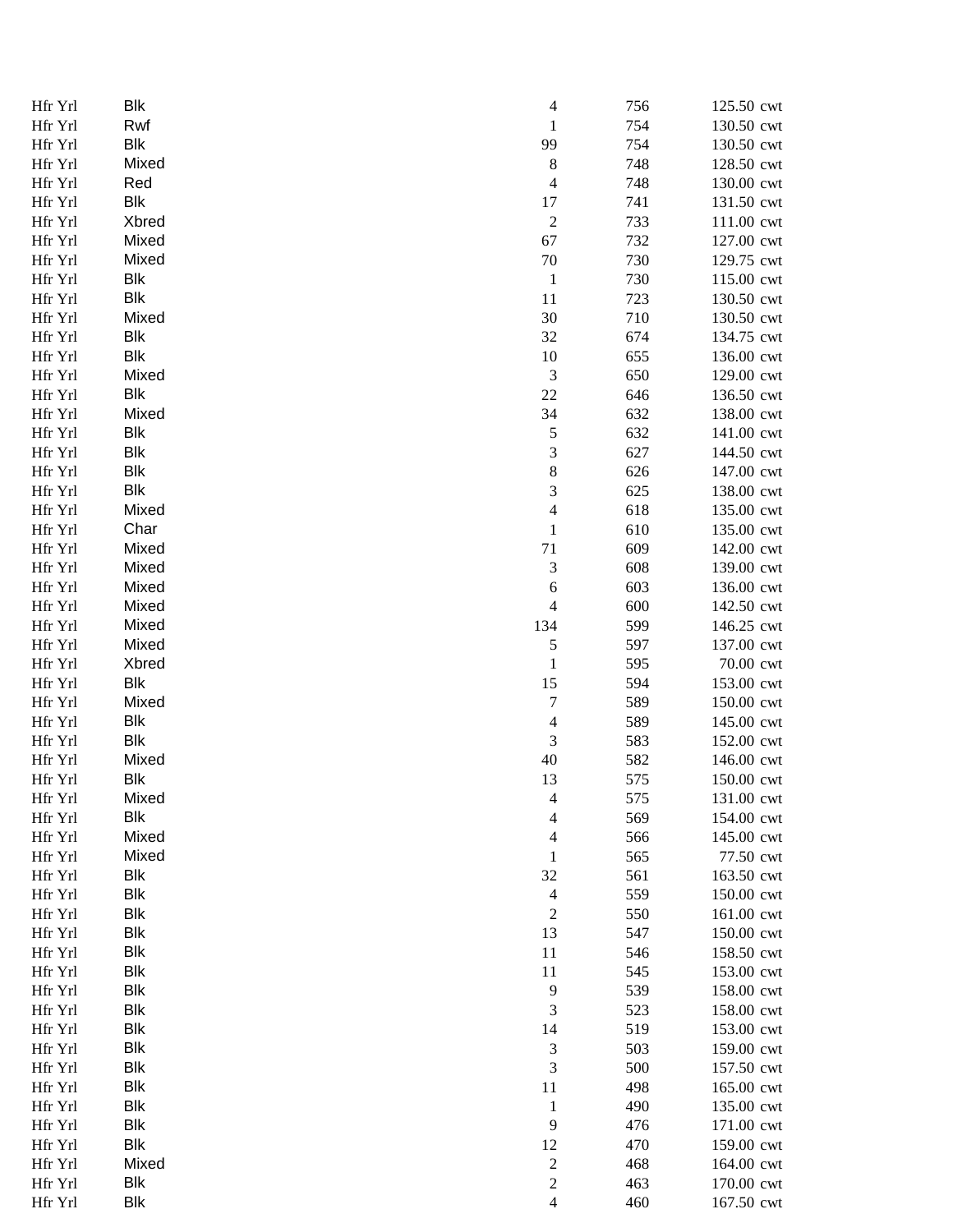| Hfr Yrl              | Mixed      | $\sqrt{5}$                  | 458 | 166.00 cwt |
|----------------------|------------|-----------------------------|-----|------------|
| Hfr Yrl              | Blk        | $\sqrt{6}$                  | 456 | 173.00 cwt |
| Hfr Yrl              | <b>Blk</b> | $\boldsymbol{7}$            | 450 | 167.00 cwt |
| Hfr Yrl              | Mixed      | $\overline{4}$              | 449 | 168.00 cwt |
| Hfr Yrl              | Blk        | $\sqrt{2}$                  | 443 | 169.00 cwt |
| Hfr Yrl              | Mixed      | 16                          | 442 | 178.00 cwt |
| Hfr Yrl              | Blk        | $\mathbf{1}$                | 435 | 121.00 cwt |
| Hfr Yrl              | Blk        | 3                           | 428 | 151.00 cwt |
| Hfr Yrl              | Blk        | 3                           | 428 | 176.00 cwt |
| Hfr Yrl              | <b>Blk</b> | $\mathbf{9}$                | 418 | 173.00 cwt |
| Hfr Yrl              | <b>Blk</b> | $\overline{7}$              | 405 | 176.00 cwt |
| Hfr Yrl              | Blk        | $\sqrt{6}$                  | 404 | 179.00 cwt |
| Hfr Yrl              | Mixed      | 8                           | 398 | 154.00 cwt |
| Hfr Yrl              | Mixed      | 5                           | 395 | 163.00 cwt |
| Hfr Yrl              | Mixed      | $\overline{c}$              | 378 | 174.00 cwt |
| Hfr Yrl              | Blk        | $\overline{c}$              | 358 | 183.00 cwt |
| Hfr Yrl              | Blk        | $\overline{\mathbf{4}}$     | 355 | 181.00 cwt |
| Hfr Yrl              | <b>Blk</b> | $\overline{4}$              | 354 | 183.00 cwt |
| Hfr Yrl              | Mixed      | 3                           | 345 | 175.00 cwt |
| Hfr Yrl              | <b>Blk</b> | $\,8\,$                     | 331 | 174.00 cwt |
| Hfr Yrl              | <b>Blk</b> | $\mathbf{1}$                | 280 | 163.00 cwt |
| <b>Heifer Calves</b> |            |                             |     |            |
|                      |            |                             |     |            |
| Hfr Calf             | Blk        | $\mathbf{1}$                | 885 | 116.00 cwt |
| Hfr Calf             | <b>Blk</b> | 3                           | 782 | 124.00 cwt |
| Hfr Calf             | <b>Blk</b> | $\mathbf{1}$                | 760 | 121.00 cwt |
| Hfr Calf             | <b>Blk</b> | $\mathbf{1}$                | 715 | 127.00 cwt |
| <b>Hfr</b> Calf      | Blk        | $\sqrt{2}$                  | 673 | 126.00 cwt |
| Hfr Calf             | Blk        | $\sqrt{6}$                  | 652 | 130.00 cwt |
| Hfr Calf             | <b>Blk</b> | 5                           | 622 | 143.00 cwt |
| Hfr Calf             | Mixed      | $\overline{c}$              | 590 | 129.00 cwt |
| Hfr Calf             | Blk        | $\boldsymbol{7}$            | 589 | 146.00 cwt |
| Hfr Calf             | Blk        | $\overline{4}$              | 579 | 145.00 cwt |
| Hfr Calf             | Mixed      | $\sqrt{6}$                  | 573 | 146.00 cwt |
| Hfr Calf             | Blk        | 5                           | 569 | 155.00 cwt |
| Hfr Calf             | Xbred      | 1                           | 560 | 137.50 cwt |
| Hfr Calf             | Char       | $\frac{2}{3}$               | 550 | 133.00 cwt |
| Hfr Calf             | Blk        |                             | 547 | 149.00 cwt |
| Hfr Calf             | Mixed      | $\sqrt{5}$                  | 539 | 147.00 cwt |
| Hfr Calf             | <b>Blk</b> | $\mathbf{1}$                | 505 | 158.00 cwt |
| Hfr Calf             | Mixed      | $\sqrt{5}$                  | 496 | 159.00 cwt |
| Hfr Calf             | Red        | 31                          | 490 | 164.50 cwt |
| Hfr Calf             | Blk        | $\boldsymbol{2}$            | 490 | 155.00 cwt |
| <b>Hfr</b> Calf      | <b>Blk</b> | 9                           | 481 | 152.00 cwt |
| Hfr Calf             | Xbred      | $\overline{\mathbf{c}}$     | 463 | 55.00 cwt  |
| Hfr Calf             | Char       | 3                           | 460 | 153.00 cwt |
| Hfr Calf             | Mixed      | 5                           | 419 | 166.00 cwt |
| Hfr Calf             | Blk        | $\ensuremath{\mathfrak{Z}}$ | 418 | 179.00 cwt |
| Hfr Calf             | Blk        | 10                          | 410 | 164.00 cwt |
| Hfr Calf             | Blk        | $\mathbf{1}$                | 410 | 150.00 cwt |
| Hfr Calf             | Blk        | $\overline{4}$              | 405 | 177.50 cwt |
| Hfr Calf             | Mixed      | 4                           | 391 | 164.00 cwt |
| Hfr Calf             | Blk        | $\,$ 8 $\,$                 | 388 | 180.00 cwt |
| Hfr Calf             | <b>Blk</b> | $\mathbf 1$                 | 375 | 177.00 cwt |
| Hfr Calf             | Blk        | $\mathfrak{Z}$              | 373 | 156.00 cwt |
| Hfr Calf             | Red        | 12                          | 363 | 184.00 cwt |
| Hfr Calf             | Xbred      | $\overline{c}$              | 363 | 71.00 cwt  |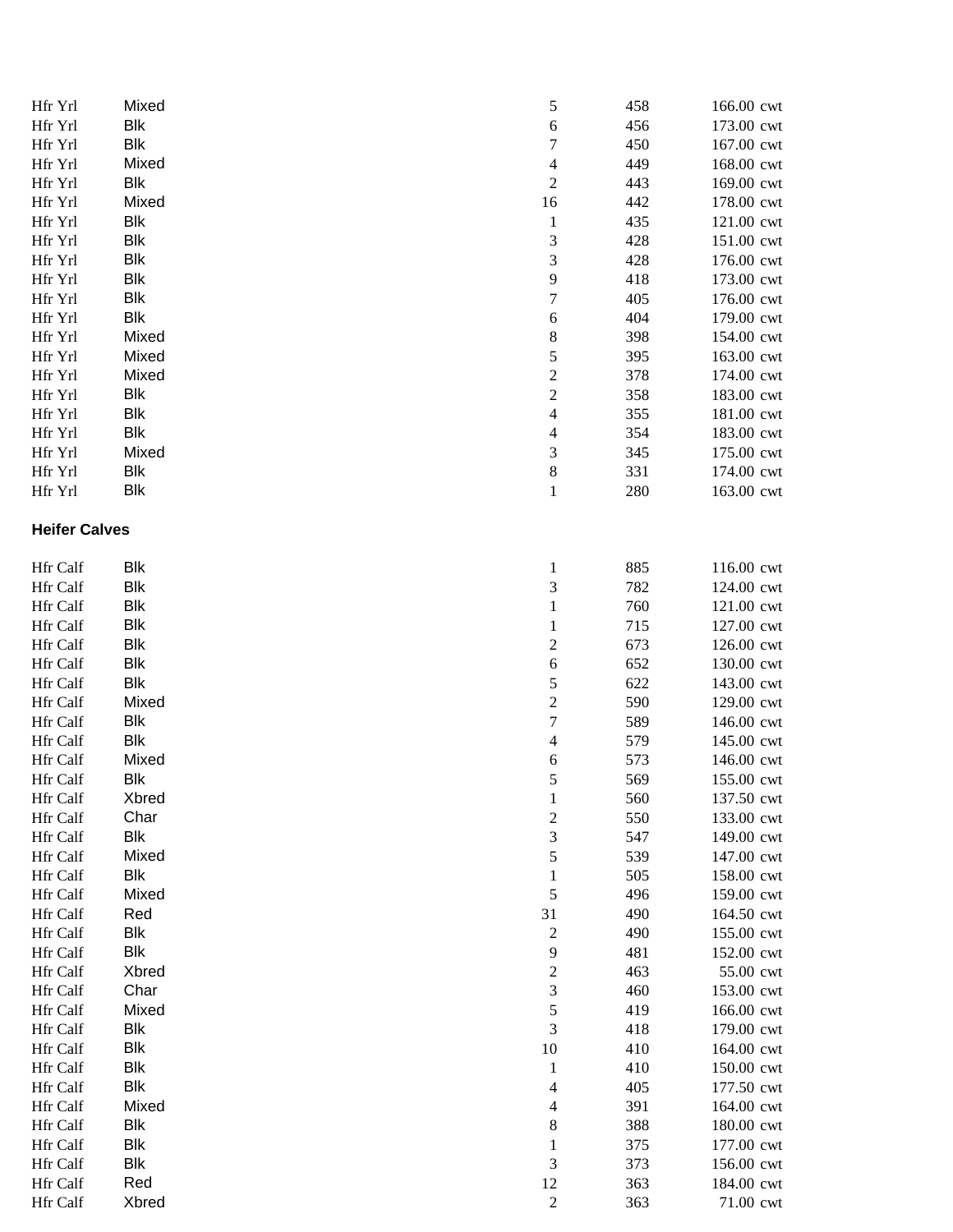| Hfr Calf            | Red   | 5                        | 359  | 175.00 cwt              |
|---------------------|-------|--------------------------|------|-------------------------|
| Hfr Calf            | Blk   | $\overline{4}$           | 349  | 160.00 cwt              |
| Hfr Calf            | Red   | $\mathbf{1}$             | 340  | 144.00 cwt              |
| Hfr Calf            | Blk   | $\mathbf{1}$             | 340  | 112.00 cwt              |
| Hfr Calf            | Blk   | 3                        | 337  | 172.50 cwt              |
| Hfr Calf            | Rwf   | $\mathbf{1}$             | 330  | 159.00 cwt              |
| Hfr Calf            | Blk   | $\overline{c}$           | 325  | 177.50 cwt              |
| Hfr Calf            | Xbred | $\mathbf{1}$             | 295  | 79.00 cwt               |
| Hfr Calf            | Blk   | $\mathbf{1}$             | 275  | 164.00 cwt              |
| Hfr Calf            | Bwf   | $\mathbf{1}$             | 255  | 485.00 hd               |
| Hfr Calf            | Blk   | 3                        | 217  | 325.00 hd               |
| Hfr Calf            | Blk   | $\,1\,$                  | 165  | 250.00 hd               |
| Hfr Calf            | Char  | $\,1\,$                  | 80   | 200.00 hd               |
| <b>Bull Calves</b>  |       |                          |      |                         |
| <b>Bull Calf</b>    | Blk   | $\mathbf{1}$             | 1250 | 70.00 cwt               |
| <b>Bull Calf</b>    | Blk   | 3                        | 918  | 113.00 cwt              |
| <b>Bull Calf</b>    | Blk   | $\mathbf{1}$             | 850  | 85.00 cwt               |
| <b>Bull Calf</b>    | Blk   |                          | 839  | 119.00 cwt              |
|                     | Rwf   | $\,8\,$                  |      |                         |
| <b>Bull Calf</b>    |       | $\overline{4}$           | 834  | 75.00 cwt<br>125.50 cwt |
| <b>Bull Calf</b>    | Red   | 10                       | 767  |                         |
| <b>Bull Calf</b>    | Blk   | $\mathbf{1}$             | 750  | 120.00 cwt              |
| <b>Bull Calf</b>    | Blk   | $\mathbf{1}$             | 735  | 100.00 cwt              |
| <b>Bull Calf</b>    | Blk   | $\boldsymbol{6}$         | 608  | 155.00 cwt              |
| <b>Bull Calf</b>    | Blk   | $\mathbf{1}$             | 595  | 101.00 cwt              |
| <b>Bull Calf</b>    | Mixed | 3                        | 570  | 161.00 cwt              |
| <b>Bull Calf</b>    | Char  | $\overline{c}$           | 565  | 158.00 cwt              |
| <b>Bull Calf</b>    | Mixed | 31                       | 552  | 165.50 cwt              |
| <b>Bull Calf</b>    | Mixed | $\boldsymbol{2}$         | 548  | 170.00 cwt              |
| <b>Bull Calf</b>    | Red   | $\,1\,$                  | 510  | 166.00 cwt              |
| <b>Bull Calf</b>    | Blk   | $\overline{\mathcal{L}}$ | 508  | 181.00 cwt              |
| <b>Bull Calf</b>    | Blk   | 3                        | 470  | 170.00 cwt              |
| <b>Bull Calf</b>    | Blk   | $\boldsymbol{6}$         | 428  | 190.00 cwt              |
| <b>Bull Calf</b>    | Char  | $\overline{c}$           | 425  | 195.00 cwt              |
| <b>Bull Calf</b>    | Red   | 19                       | 408  | 197.00 cwt              |
| <b>Bull Calf</b>    | Blk   | $\mathbf{1}$             | 350  | 179.00 cwt              |
| <b>Bull Calf</b>    | Red   | $\mathbf{1}$             | 295  | 177.50 cwt              |
| <b>Pairs</b>        |       |                          |      |                         |
| Pair                | Blk   | $\mathbf{1}$             | 1695 | 1125.00 pr              |
| Pair                | Mixed | $\sqrt{5}$               | 1484 | 1185.00 pr              |
| Pair                | Blk   | $\mathbf{1}$             | 1430 | 1000.00 pr              |
| Pair                | Bwf   | $\mathbf{1}$             | 1375 | 1200.00 pr              |
| Pair                | Blk   | $\overline{4}$           | 1340 | 1400.00 pr              |
| Pair                | Blk   | $\,1\,$                  | 1285 | 850.00 pr               |
| Pair                | Mixed | $\mathfrak{Z}$           | 1255 | 1100.00 pr              |
| <b>Bred Heifers</b> |       |                          |      |                         |
| <b>Bred Hfr</b>     | Blk   | $\mathbf{1}$             | 870  | 700.00 hd               |
| <b>Bred Hfr</b>     | Red   | $\mathbf{1}$             | 855  | 675.00 hd               |
| <b>Bred Hfr</b>     | Blk   | $\mathbf{1}$             | 725  | 101.00 cwt              |
| <b>Bred Hfr</b>     | Red   | $\mathbf{1}$             | 685  | 475.00 hd               |
| <b>Bred Hfr</b>     | Red   | $\mathfrak{Z}$           | 685  | 550.00 hd               |
| <b>Bred Hfr</b>     | Red   | $\mathbf{1}$             | 630  | 500.00 hd               |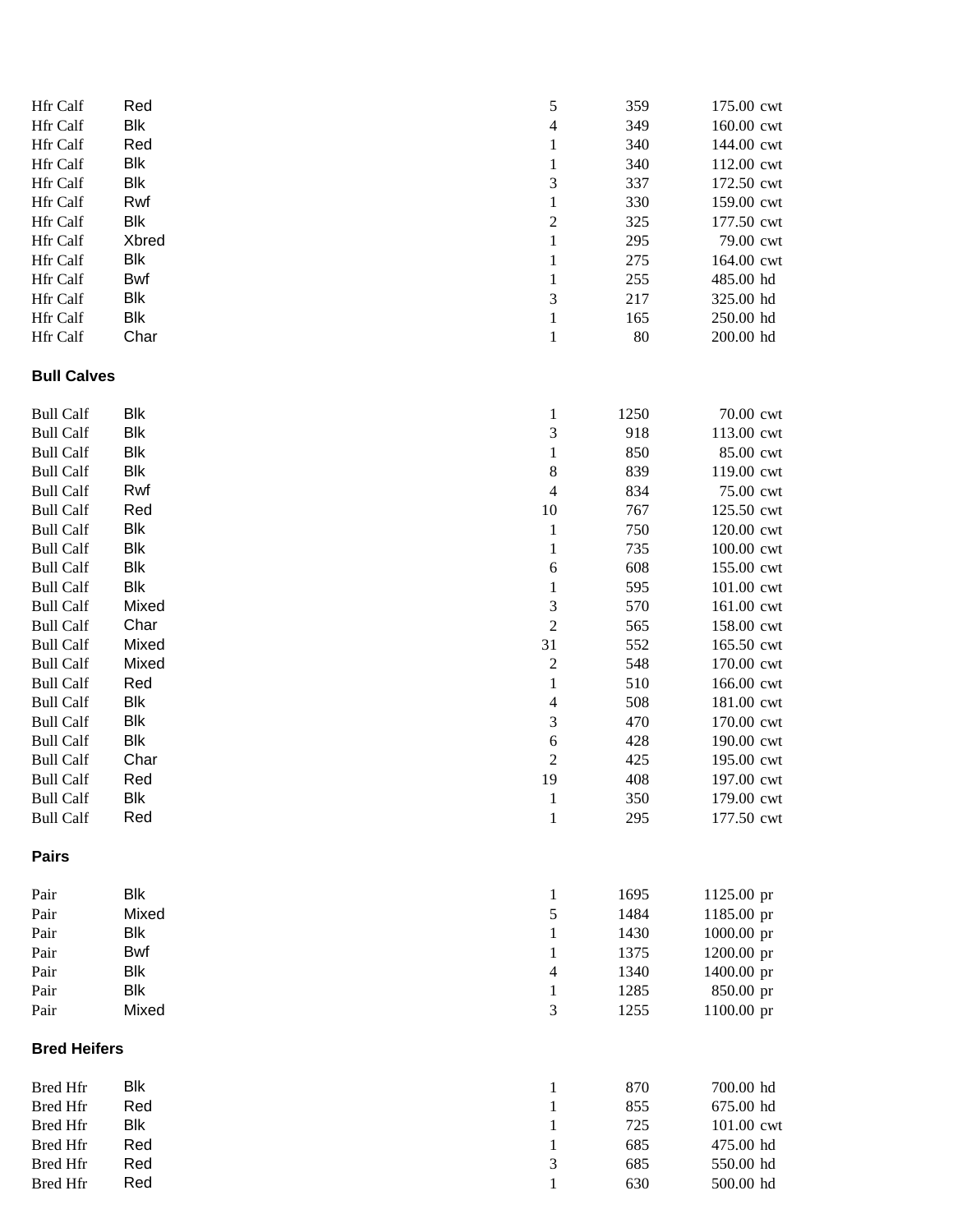## **Cows**

| Cow          | <b>Blk</b> | $\,1\,$        | 1585 | 59.00 cwt |
|--------------|------------|----------------|------|-----------|
| Cow          | Mixed      | $\sqrt{3}$     | 1362 | 60.00 cwt |
| Cow          | Red        | $\,1\,$        | 1360 | 63.00 cwt |
| Cow          | <b>Blk</b> | $\overline{c}$ | 1333 | 54.50 cwt |
| Cow          | <b>Blk</b> | $\mathbf 1$    | 1330 | 57.00 cwt |
| Cow          | <b>Blk</b> | $\,1\,$        | 1305 | 825.00 hd |
| Cow          | <b>Blk</b> | $\,1\,$        | 1295 | 54.00 cwt |
| Cow          | <b>Blk</b> | $\overline{c}$ | 1233 | 52.00 cwt |
| Cow          | <b>Bwf</b> | $\,1\,$        | 1225 | 750.00 hd |
| Cow          | <b>Blk</b> | $\,1\,$        | 1215 | 825.00 hd |
| Cow          | <b>Blk</b> | $\,1\,$        | 1155 | 58.00 cwt |
| Cow          | Mixed      | $\overline{c}$ | 1150 | 57.50 cwt |
| Cow          | <b>Bwf</b> | $\,1\,$        | 1130 | 775.00 hd |
| Cow          | Mixed      | $\overline{c}$ | 1115 | 60.50 cwt |
| Cow          | <b>Blk</b> | $\mathbf 1$    | 1110 | 725.00 hd |
| Cow          | <b>Blk</b> | $\overline{c}$ | 1105 | 860.00 hd |
| Cow          | Char       | $\mathbf{1}$   | 1095 | 700.00 hd |
| Cow          | <b>Blk</b> | 16             | 1061 | 56.00 cwt |
| Cow          | <b>Blk</b> | $\sqrt{2}$     | 1043 | 51.00 cwt |
| Cow          | <b>Blk</b> | $\overline{4}$ | 1036 | 57.50 cwt |
| Cow          | <b>Blk</b> | $\,1\,$        | 1020 | 53.00 cwt |
| Cow          | Red        | $\,1\,$        | 1005 | 45.00 cwt |
| Cow          | <b>Blk</b> | $\,1\,$        | 985  | 44.00 cwt |
| Cow          | <b>Blk</b> | $\,1\,$        | 980  | 55.00 cwt |
| Cow          | <b>Blk</b> | $\,1\,$        | 945  | 750.00 hd |
| Cow          | <b>Blk</b> | $\,1\,$        | 930  | 56.00 cwt |
| Cow          | Hereford   | $\,1\,$        | 900  | 43.00 cwt |
| Cow          | <b>Blk</b> | $\,1\,$        | 900  | 60.00 cwt |
| Cow          | <b>Blk</b> | $\mathfrak{Z}$ | 873  | 54.00 cwt |
| Cow          | Xbred      | $\sqrt{2}$     | 823  | 55.50 cwt |
| <b>Bulls</b> |            |                |      |           |
| Bull         | <b>Blk</b> | $\mathbf{1}$   | 1705 | 77.50 cwt |
| Bull         | Red        | $\,1\,$        | 1705 | 64.00 cwt |
| Bull         | <b>Blk</b> | $\sqrt{2}$     | 1558 | 73.00 cwt |
| Bull         | Red        | $\overline{c}$ | 1443 | 63.00 cwt |
| Bull         | <b>Blk</b> | $\mathbf{1}$   | 1420 | 62.00 cwt |
| Bull         | <b>Blk</b> | $\overline{2}$ | 948  | 65.00 cwt |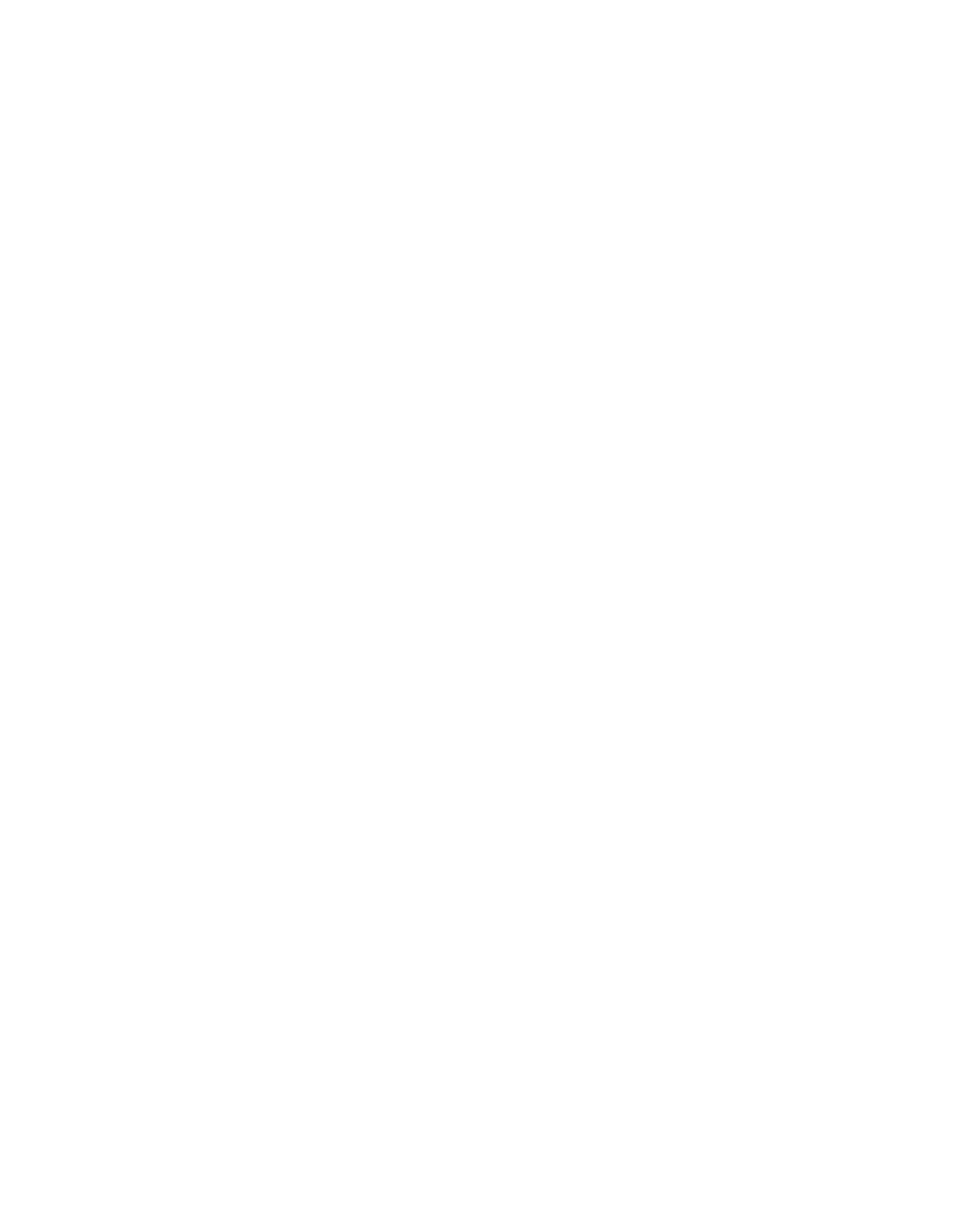| Mixed StrYrl      | 75           | 753 | 142.85 | 1,076.14 |
|-------------------|--------------|-----|--------|----------|
| <b>Blk StrYrl</b> | 9            | 750 | 140.00 | 1,050.00 |
| Xbred StrYrl      |              | 745 | 75.00  | 558.75   |
| Mixed StrYrl      | 64           | 744 | 142.00 | 1,056.79 |
| Mixed StrYrl      | 3            | 730 | 148.00 | 1,080.40 |
| Hereford StrYrl   | 34           | 727 | 148.00 | 1,076.05 |
| <b>Blk StrYrl</b> | 1            | 725 | 87.50  | 634.37   |
|                   |              |     |        |          |
| <b>Blk StrYrl</b> | 1            | 720 | 85.00  | 612.00   |
| Mixed StrYrl      | 10           | 717 | 148.00 | 1,061.16 |
| Blk StrYrl        | 5            | 713 | 149.00 | 1,062.37 |
| Xbred StrYrl      | $\mathbf{I}$ | 710 | 120.00 | 852.00   |
| Mixed StrYrl      | 4            | 710 | 1.41   | 10.00    |
| Xbred StrYrl      | 1            | 710 | 112.50 | 798.75   |
| Mixed StrYrl      | 9            | 708 | 144.75 | 1,025.31 |
| Mixed StrYrl      | 14           | 702 | 152.00 | 1,066.71 |
| Bwf StrYrl        | 1            | 700 | 74.00  | 518.00   |
| <b>Blk StrYrl</b> |              | 700 | 151.00 | 1,057.00 |
| <b>Blk StrYrl</b> | 20           | 700 | 153.00 | 1,070.24 |
|                   |              |     |        |          |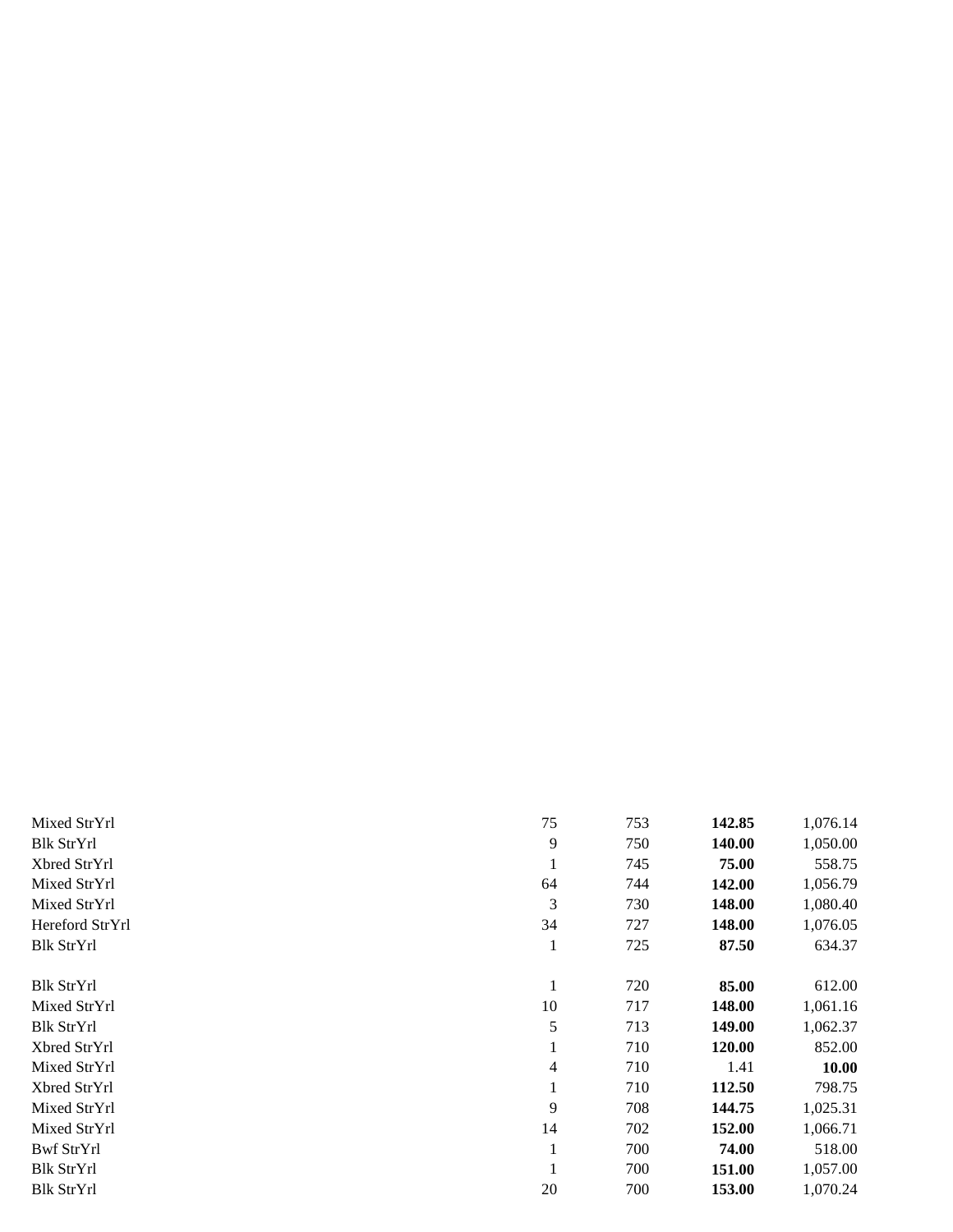| <b>Blk StrYrl</b> | 10               | 699 | 157.00 | 1,096.65 |
|-------------------|------------------|-----|--------|----------|
| Mixed StrYrl      | $40\,$           | 698 | 141.50 | 987.32   |
| <b>Blk StrYrl</b> | $\overline{c}$   | 693 | 145.00 | 1,004.13 |
| <b>Blk StrYrl</b> | $\overline{4}$   | 689 | 154.00 | 1,060.68 |
| Mixed StrYrl      | 12               | 688 | 137.50 | 945.31   |
| Mixed StrYrl      | $\boldsymbol{6}$ | 687 | 147.00 | 1,009.40 |
| Char StrYrl       | 24               | 686 | 161.50 | 1,108.29 |
| <b>Blk StrYrl</b> | $\boldsymbol{2}$ | 675 | 151.00 | 1,019.25 |
| <b>Blk StrYrl</b> | 8                | 673 | 159.00 | 1,070.27 |
| Mixed StrYrl      | 6                | 672 | 146.00 | 980.63   |
| Xbred StrYrl      | $\boldsymbol{2}$ | 668 | 31.00  | 206.93   |
| Rwf StrYrl        | $\mathbf{1}$     | 665 | 70.00  | 465.50   |
| Blk StrYrl        | $\overline{c}$   | 663 | 149.00 | 987.13   |
| <b>Blk StrYrl</b> | $\,1$            | 660 | 85.00  | 561.00   |
| <b>Blk StrYrl</b> | 5                | 655 | 161.00 | 1,054.55 |
| <b>Blk StrYrl</b> | $\,1$            | 655 | 51.00  | 334.05   |
| Hereford StrYrl   | 13               | 628 | 162.00 | 1,017.48 |
| <b>Blk StrYrl</b> | 3                | 618 | 61.00  | 377.18   |
| Blk StrYrl        | $\mathbf 1$      | 600 | 169.00 | 1,014.00 |
| <b>Blk StrYrl</b> | $\mathbf 1$      | 600 | 142.50 | 855.00   |
| <b>Blk StrYrl</b> | 6                | 597 | 166.00 | 990.47   |
| <b>Blk StrYrl</b> | 23               | 590 | 174.00 | 1,026.60 |
| <b>Blk StrYrl</b> | 4                | 590 | 169.00 | 997.10   |
| Mixed StrYrl      | 5                | 587 | 171.00 | 1,003.77 |
| <b>Blk StrYrl</b> | 83               | 587 | 174.00 | 1,020.73 |
| <b>Blk StrYrl</b> | 5                | 585 | 177.00 | 1,035.45 |
| <b>Blk StrYrl</b> | 3                | 580 | 170.00 | 986.00   |
| Mixed StrYrl      | 83               | 572 | 176.00 | 1,006.59 |
| Mixed StrYrl      | 6                | 571 | 155.00 | 884.79   |
| Blk StrYrl        | $\overline{c}$   | 570 | 165.00 | 940.50   |
| <b>Blk StrYrl</b> | 4                | 559 | 155.00 | 866.06   |
| <b>Blk StrYrl</b> | 7                | 557 | 174.00 | 969.43   |
| Xbred StrYrl      | 3                | 557 | 145.00 | 807.17   |
| Mixed StrYrl      | 7                | 554 | 179.00 | 992.17   |
| Mixed StrYrl      | $\overline{c}$   | 553 | 161.00 | 889.53   |
| <b>Blk StrYrl</b> | 7                | 543 | 175.00 | 950.00   |
| Char StrYrl       | $\mathbf 1$      | 540 | 107.50 | 580.50   |
| Mixed StrYrl      | 3                | 535 | 170.00 | 909.50   |
| <b>Blk StrYrl</b> | 1                | 530 | 161.00 | 853.30   |
| Bwf StrYrl        | $\mathbf{1}$     | 530 | 170.00 | 901.00   |
| Mixed StrYrl      | 7                | 524 | 176.00 | 921.49   |
| Rwf StrYrl        | 3                | 505 | 174.00 | 878.70   |
| Blk StrYrl        | $\mathbf{1}$     | 505 | 169.00 | 853.45   |
| <b>Blk StrYrl</b> | 43               | 500 | 191.00 | 955.89   |
| Blk StrYrl        | 5                | 484 | 168.00 | 813.12   |
| Blk StrYrl        | 5                | 476 | 183.00 | 871.08   |
| <b>Blk StrYrl</b> | $\mathbf 1$      | 460 | 189.00 | 869.40   |
| <b>Blk StrYrl</b> | $\mathbf{2}$     | 455 | 190.00 | 864.50   |
| <b>Blk StrYrl</b> | 11               | 440 | 137.00 | 602.80   |
| <b>Blk StrYrl</b> | 3                | 433 | 217.50 | 942.50   |
| <b>Blk StrYrl</b> | 3                | 427 | 195.00 | 832.00   |
| <b>Blk StrYrl</b> | 8                | 384 | 219.00 | 840.41   |
| <b>Blk StrYrl</b> | $\mathbf 1$      | 365 | 50.00  | 182.50   |
| Mixed StrYrl      | $\overline{c}$   | 365 | 2.74   | 10.00    |
| <b>Blk StrYrl</b> | $\mathbf{1}$     | 365 | 225.00 | 821.25   |
| Xbred StrYrl      | $\mathbf{1}$     | 350 | 125.00 | 437.50   |
| <b>Blk StrYrl</b> | $\mathbf{1}$     | 330 | 165.00 | 544.50   |
| Mixed StrYrl      | 8                | 321 | 190.00 | 609.19   |
|                   |                  |     |        |          |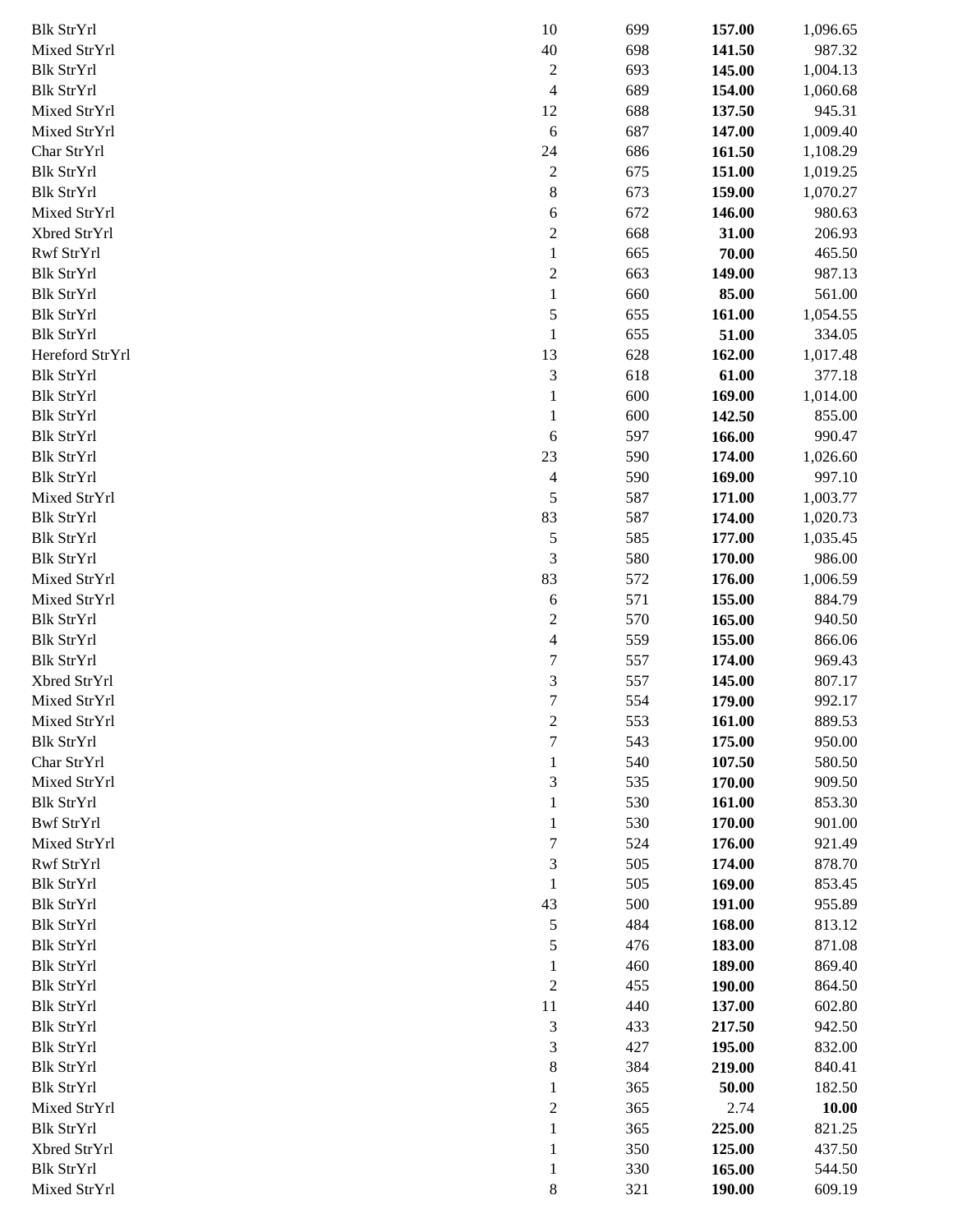| Blk StrYrl   | ∼ | 308 | 227.50 | 699.56 |
|--------------|---|-----|--------|--------|
| Blk StrYrl   |   | 298 | 225.00 | 671.25 |
| Mixed StrYrl |   | 270 | 210.00 | 567.00 |
| Char StrYrl  |   | 270 | 202.50 | 546.75 |